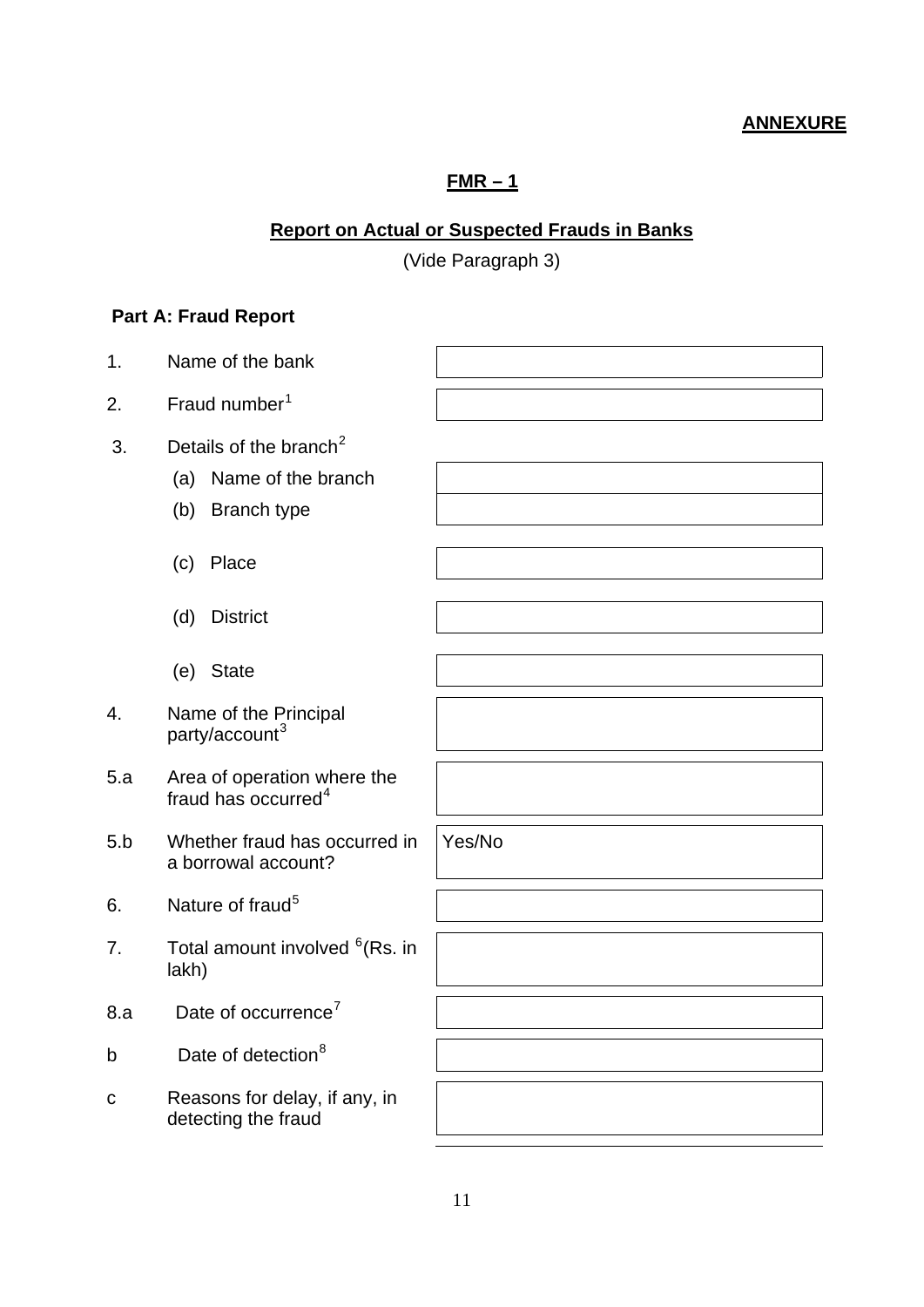- d Date on which reported to  $RBI<sup>9</sup>$
- e Reasons for delay, if any, in reporting the fraud to RBI
- 9.a Brief history
- b modus operandi (be precise, clear in description)
- 10. Fraud committed by
- a Staff  $\vert$  Yes/No
- b Customers Yes/No
- c Outsiders **Yes/No**
- 11.a Whether the controlling office (Regional/Zonal) could detect the fraud by a scrutiny of control returns submitted by the branch
- b Whether there is need to improve the information system
- 12.a Whether internal inspection/ audit (including concurrent audit) was conducted at the branch(es) during the period between the date of first occurrence of the fraud and its detection.
- b If yes, why the fraud could not have been detected during such inspection/audit.
- c What action has been taken for non-detection of the fraud during such inspection/audit
- 13. Action taken/proposed to be taken
- a Complaint with Police/ Investigative agency

Yes/No

Yes/No

Yes/No \*

12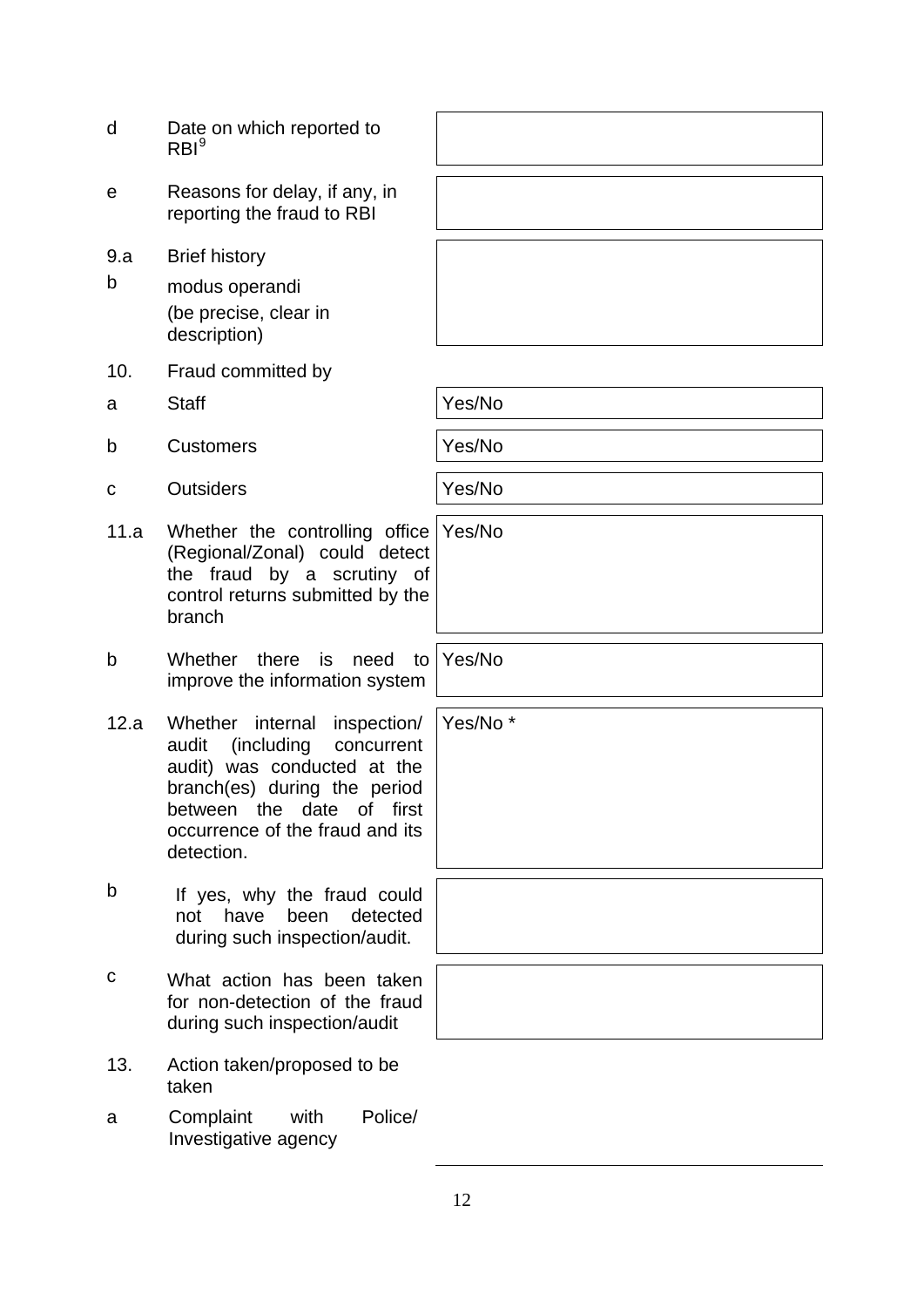i)Whether any complaint has been lodged with the Police/ Investigative agency

ii) If yes, name of office/ branch of Investigative agency

- 1 Date of reference
- 2 Present position of the case
- 3 Date of completion of investigation

i) Date of submission of<br>4 a investigation report by investigation Police/Investigative agency

> ii) If not reported to Police/ Investigative agency, reasons therefor

b Recovery suit with Co-op. Court/Court

i) Date of filing

ii) Present position

c Insurance claim

i) Whether any claim has been lodged with the insurance company

ii) If not, reasons therefor

d Details of staff-side action

i) Whether any investigation has been/is proposed to be conducted internal Yes/No

ii) If yes, date of completion

Yes/No

Yes/No

13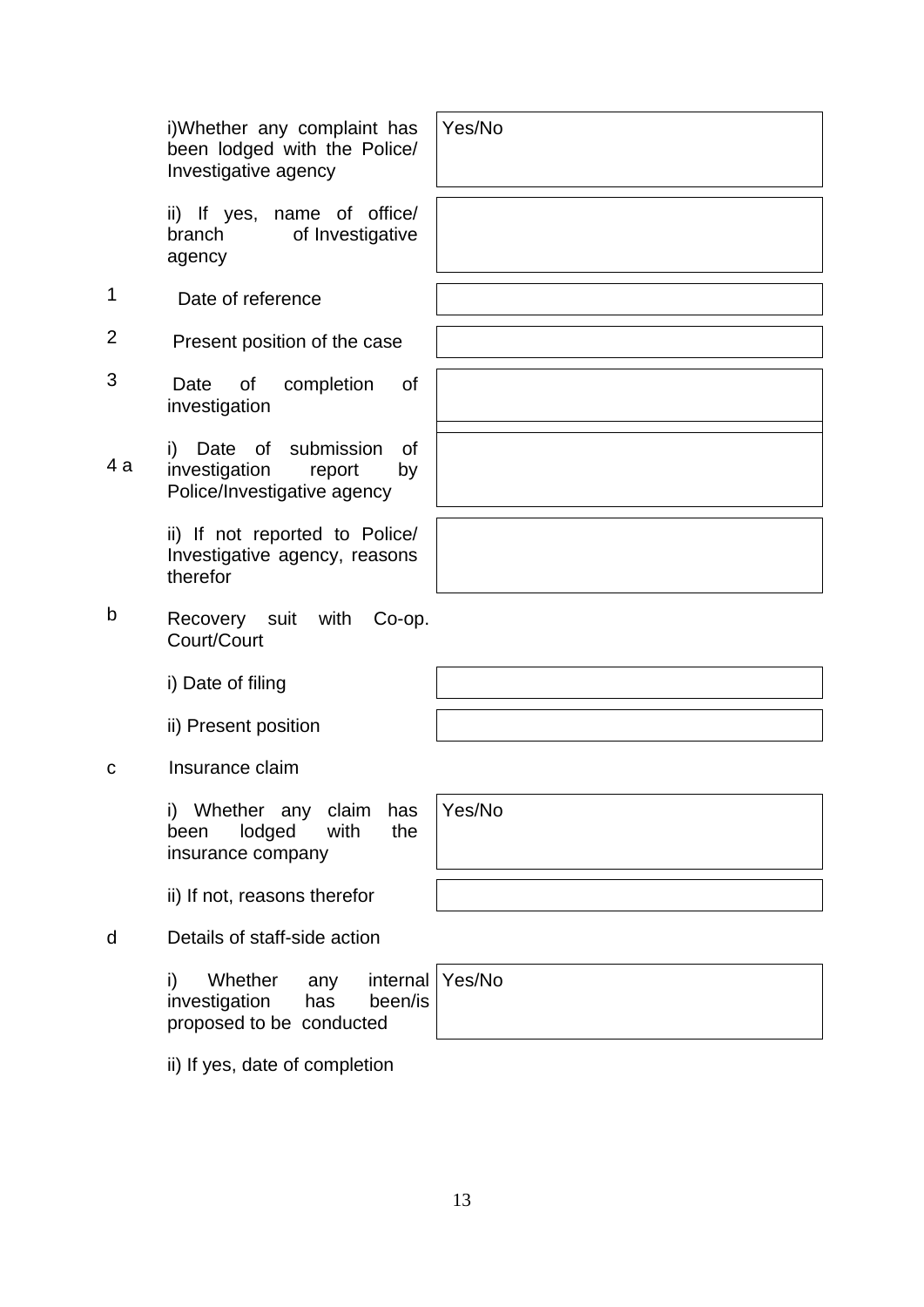iii) Whether any departmental enquiry has been/is proposed to be conducted

iv) If yes, give details as per format given below:

v) If not, reasons therefor

|  | No. Name Desgn. Whether Date of Date of Date<br>suspen-<br>ded | charge<br>sheet | issue of <sup>commen-</sup> of<br><b>of</b><br>domestic of<br><i>inquiry</i> | <i>linguir</i> | Date of Punis<br><b>issue</b><br>e-tion   orders   awar- | $h-$<br>ded | <b>Details of</b><br>prosecution<br>cement compl of final ment / conviction/<br>acquittal,<br>etc. |
|--|----------------------------------------------------------------|-----------------|------------------------------------------------------------------------------|----------------|----------------------------------------------------------|-------------|----------------------------------------------------------------------------------------------------|
|  |                                                                |                 |                                                                              |                |                                                          |             |                                                                                                    |

| e   | Steps taken/proposed to be<br>taken to avoid such incidents |
|-----|-------------------------------------------------------------|
| 14. | Total amount recovered<br>(a)                               |
|     | Amount recovered<br>from<br>i)<br>party/parties concerned   |
|     | ii) From insurance                                          |
|     | iii) From other sources                                     |
|     | Extent of loss to the<br>(b)<br>bank                        |
|     | <b>Provision held</b><br>(c)                                |
|     | Amount written off<br>(d)                                   |
| 15. | Suggestions for consideration<br>of RBI                     |

**\*** Banks have to categorically mention the nature of audit the branch is subjected to viz. concurrent audit, statutory audit, internal inspection, etc.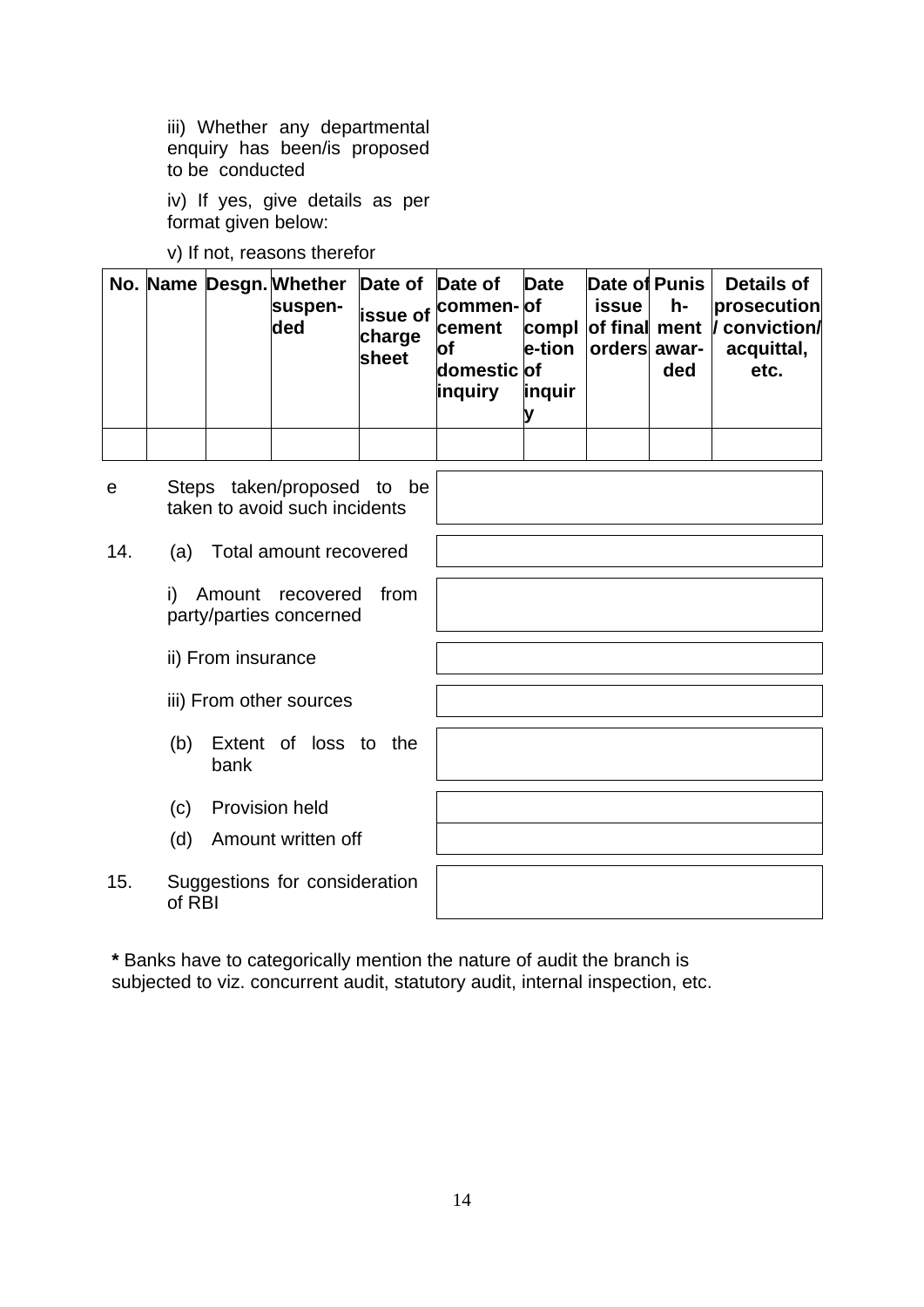#### **Part B: Additional Information on Frauds in Borrowal Accounts**

(This part is required to be completed in respect of frauds in all borrowal accounts)

| 1. (a) | Business address of |  |
|--------|---------------------|--|
|        | the party in whose  |  |
|        | account fraud has   |  |
|        | taken place         |  |

(b) Names and addresses of the proprietors/ partners/ directors

| No | Name of<br>proprietor/<br>partner/ director | <b>Address</b> |
|----|---------------------------------------------|----------------|
|    |                                             |                |
|    |                                             |                |
|    |                                             |                |
|    |                                             |                |

2. Details of account/s

| <b>of</b><br>account | No   Nature   Date of   Sanctione   Balance | sanction d Limit outstandin |
|----------------------|---------------------------------------------|-----------------------------|
|                      |                                             |                             |
|                      |                                             |                             |
|                      |                                             |                             |
|                      |                                             |                             |

3. Details of associate concerns

| No. | Name and address<br>Οf<br>associate concern | Name of proprietor/<br>partner/ director | <b>Address of proprietor/</b><br>partner/ director |
|-----|---------------------------------------------|------------------------------------------|----------------------------------------------------|
|     |                                             |                                          |                                                    |
|     |                                             |                                          |                                                    |
|     |                                             |                                          |                                                    |
|     |                                             |                                          |                                                    |